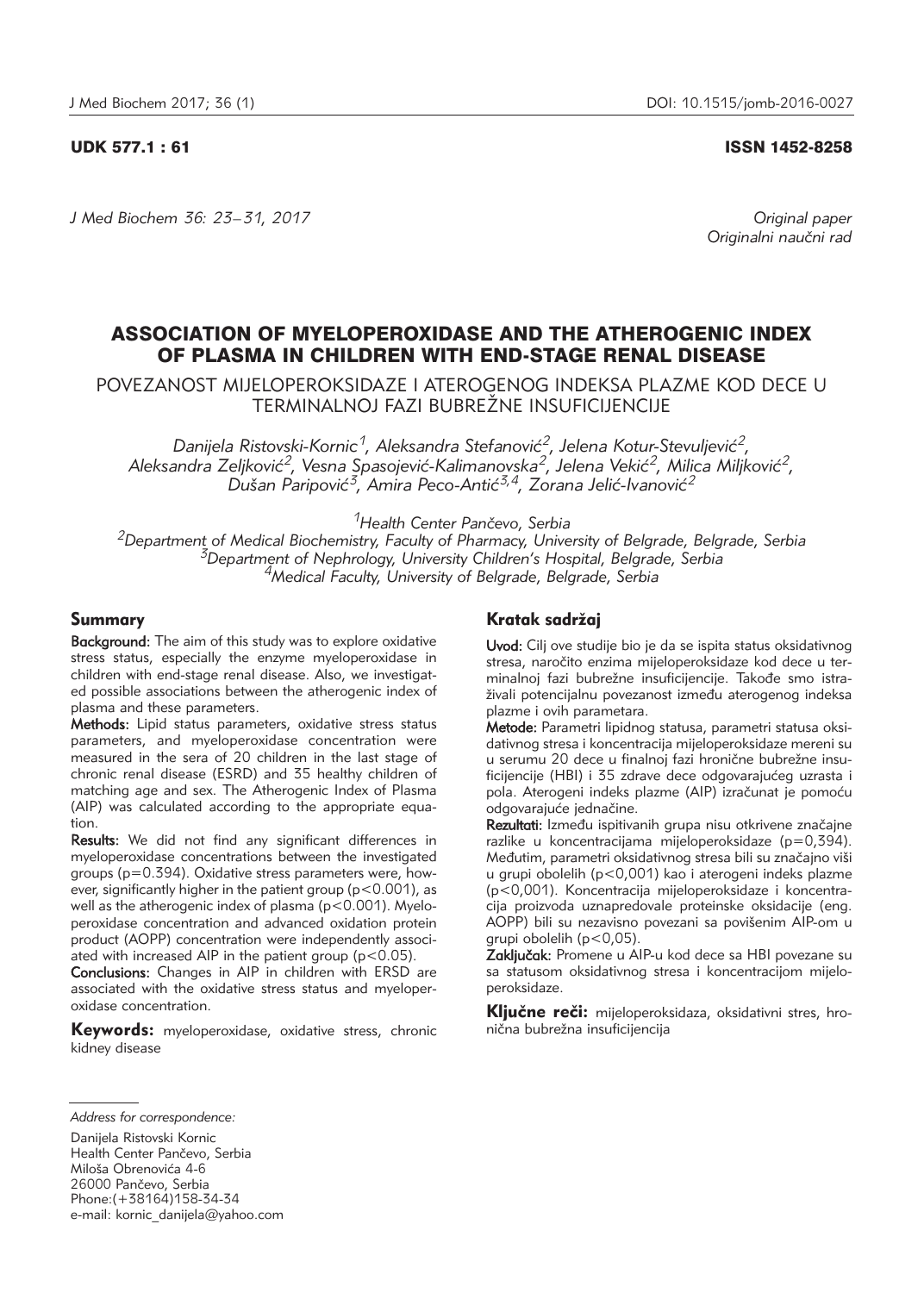# Introduction

Cardiovascular disease is the main cause of mortality in hemodialysis patients, but the exact cause of cardiovascular damage is still unclear (1). Despite an improvement in the survival of children with severe chronic kidney disease, the risk of death due to cardiovascular disease (CVD) in children with end-stage renal disease (ESRD) is higher than in the general pediatric population (2). Emerging evidence suggests that, besides the traditional risk factors, a combination of chronic inflammation and oxidative stress may have an essential role in the development of cardiovascular abnormalities in hemodialysis (HD) patients  $(1-4)$ .

It is well known that endothelial dysfunction plays a central role in the initiation of atherosclerosis (5). Oxidative modifications of low density lipoprotein particles (LDL) are among the main steps in atherosclerotic plaque formation. Evidence exists suggesting that the atherosclerotic process begins in childhood and the extent of early atherosclerosis is directly associated with the levels of lipoproteins, blood pressure, and obesity in childhood and adolescence (2). Also, it is known that hemodialysis (HD) treatment itself contributes to the increased oxidative stress in the patients and leads to chronic inflammation in ESRD (4).

Myeloperoxidase (MPO), an oxidative enzyme present in leukocyte azurophilic granules released during inflammation, causes irreversible protein and lipid modifications. Recent studies have shown that higher levels of MPO-mediated endothelial dysfunction could represent a link between oxidative stress, inflammation, and cardiovascular disease (6). However, the role of MPO in the protogenesis of chronic kidney disease (CKD), as well as its link to chronic kidney disease, though not novel (1–5), remain insufficiently investigated in the pediatric population.

In renal pathology, dyslipidemia presents one of the traditional risk factors, primarily characterized with increased triglycerides (TG) and reduced high-density lipoprotein (HDL-C) concentration. Logarithmic ration of TG and HDL-C, known as the atherogenic index of plasma (AIP) has been successfully used as an additional index in the assessment of atherosclerosis progression (7, 8). The aim of this study was to investigate associations between AIP levels and MPO concentration, since MPO activity is an important contributor to the development of atherosclerosis. To the best of our knowledge, such associations have not been sufficiently explored.

#### Materials and Methods

# *Subjects*

The study group consisted of 20 children with ESRD, all of them undergoing HD at the Hemodialysis Unit of the University Children's Hospital in Belgrade. The control group consisted of 35 age and gender matched healthy children (*Table I*). The study protocol included height and weight measurement for body-mass index calculation (BMI) and waist and hip measurement for waist-to-hip ratio (WHR) (*Table I*). Systolic blood pressure (SBP) and diastolic blood pressure (DBP) were measured at least 3 times and the presence of hypertension was defined as SBP exceeding the 95th percentile of SBP values in healthy children (9) (*Table I*). All children and their parents gave consent prior to enrolment in our study (as required by the ethical guidelines laid down by the Declaration of Helsinki). The institutional review committees of the University Children's Hospital and the Faculty of Pharmacy, both in Belgrade, approved our study.

The HD patients were dialyzed 3.5–4 h, three times per week, with polysulfone dialyzers (Fresenius Medical Care, Bad Hamburg, Germany). Unfractionated heparin was used during HD procedures. The etiologies of underlying CKD were: congenital anomalies of the kidney and urinary tract (10), focal segmental glomerulosclerosis (4), atrophic pyelonephritis (4), and nephritic syndrome (2). HD patients had a mean duration of dialysis treatment of  $3.8\pm1.1$  years. No patient received drugs that could interfere with oxidative stress. All patients were normotensive. Exclusion criteria for patients were infection, vasculitis, and respiratory or hepatic diseases.

#### *Samples*

Blood samples were obtained after overnight fasting for both controls and patients. Serum and plasma were immediately separated and stored at –80 °C in aliquots until analysis.

#### *Analytical methods*

Leukocytes were determined by a combination of flow impedance and light absorbance using a Pentra 60C+ analyzer (Horiba ABX, Montpelier, France).

High sensitivity serum CRP (hsCRP) levels were measured by the latex-enhanced immunoturbidimetric method (Quantex hsCRP kit, BIOKIT, Barcelona, Spain) on an ILab 600 analyzer (Instrumentation Laboratory, Milan, Italy). Fibrinogen was measured in citrate plasma using the Clauss method on an ACL 200 (Instrumentation Laboratory) using original reagents (10).

Total cholesterol (TC) and TG were analyzed by routine enzymatic methods using an ILab 300+ analyzer (Instrumentation Laboratory, Milan, Italy) and Randox Laboratories (Armdore, UK) reagents. HDL-C was measured using the same method by precipitating plasma with phosphotungstic acid in the presence of magnesium ions. Apolipoprotein A-I (apoA-I) and apo-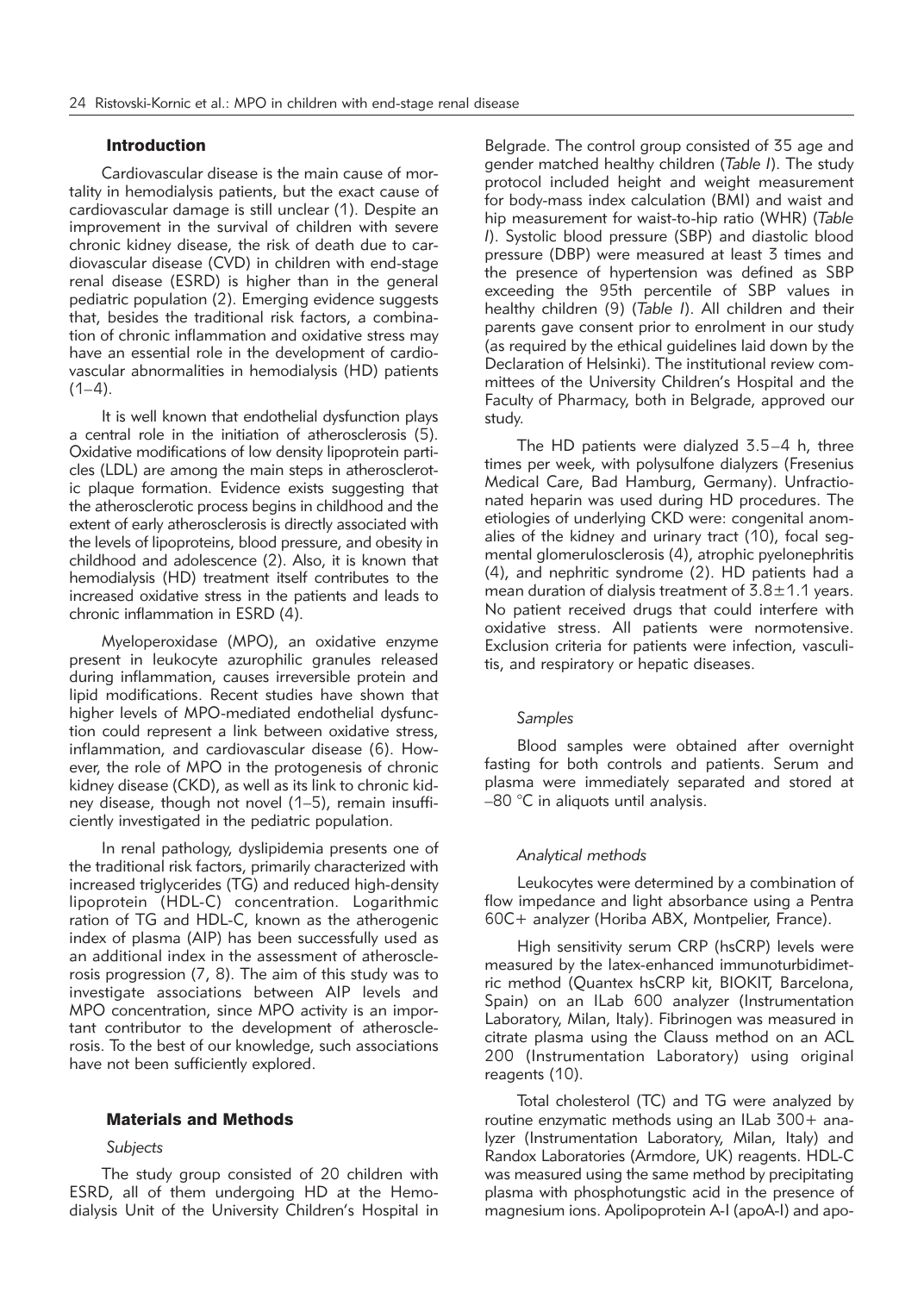lipoprotein B (apoB) were measured by immunoturbidimetry using an ILab 600 analyzer and Dialab (Vienna, Austria) reagents. The concentration of LDL cholesterol (LDL-C) was calculated using the original equation of the Friedewald formula (11).

In order to determine the level of lipid peroxidation, we measured MDA plasma concentration as thiobarbituric acid-reacting substances using the method previously described by Girotti (12). The rate of nitro blue tetrazolium reduction was used to measure the plasma level of superoxide anion  $(O_2^{\cdot})$  production as a marker of oxidative stress using the method of Auclair and Voisin (13). Plasma superoxide dismutase (SOD) activity was measured according to the method published by Misra and Fridovich  $(14)$ . One unit of SOD activity is defined as the activity that inhibits the autooxidation of adrenalin by 50%. The plasma advanced oxidation protein products (AOPP) concentration was determined using the method of Witko-Sarsat et al. (15). Briefly, AOPP were measured in acidic conditions at 340 nm in the presence of potassium iodide and the concentration was expressed as chloramine-T equivalents (umol Hloramin T Equiv./L) (15). Determination of serum paraoxonase 1 (PON1) status involved measurement of PON1 activity towards two substrates: paraoxon (POase activity) and diazoxon (DZOase activity). Paraoxon PON1 and diazoxon hydrolysis rates were measured spectrophotometrically in serum using a continuous reading spectrophotometer (Pharmacia LKB, Cambridge, UK) according to Richter and Furlong (16). Population distribution plots of diazoxonase versus paraoxonase activities provide PON1 phenotypes: PON1192QQ, PON1192QR, and PON1192RR (16). PON1 Q192R polymorphism affects the catalytic efficiency of PON1 towards some of its substrates: PON1192QQ isoform hydrolyzes diazoxon rapidly as compared to R192 isoform, while PON1192RR isoform hydrolyzes paraoxon rapidly as compared to PON1 Q192 isoform (16).

MPO concentration was assayed by using the two-site sandwich Elisa assay (Immundiagnostik AG, Bensheim, Germany), following the manufacturer's instructions. The absorbance was measured using an ELISA reader (Pharmacia LKB, Cambridge, UK) at 450 nm against 620 nm as a reference.

The Atherogenic Index of Plasma (AIP) was calculated according to the following equation: AIP=log(TG/HDL-C), with units for TG and HDL-C in mmol/L (8).

#### *Statistical analysis*

Values were expressed in two ways, either as means  $\pm$  standard deviations (SD) for normally distributed variables or as geometrical means and the 95% confidence intervals if distribution was log-normal. Comparisons of continuous variables were performed using the Student's t-test. Categorical variables are shown as relative or absolute frequencies. Analysis of categorical variables was performed using the Chi-square test for contingency tables.

To estimate the correlation between the examined parameters of lipid profile and oxidative stress and AIP, we performed Spearman's correlation analysis. Spearman's rho correlation test was used for screening the independent variables. If P-values for Spearman's rho coefficient of correlation were< 0.10, the variables were included in further regression analyses. We used univariate regression analysis to estimate significant independent association of the investigated parameters with AIP. Further statistical analysis referred to multiple regression analysis. The tolerance option was used to prevent multicollinearity among the independent variables (17). All statistical analyses were performed using PASW Statistics version 18.0 and MedCalc Software version 11.4. All statistical tests were considered significant at the 0.05 probability level.

#### **Results**

General demographic and anthropometric parameters are presented in *Table I*. We have noticed significantly higher waist-hip-ratio (WHR), as well as SBP and DBP in patients than in healthy children, while BMI value was significantly lower in the patient group (*Table I*).

Biochemical parameters, oxidative stress and antioxidative defense parameters in both children with ESRD (patients) and healthy children are presented in *Table II*. Concentrations of TG and total WBC count were significantly higher in the group of patients, while concentrations of HDL–C and LDL–C were significantly lower compared with healthy children (*Table II*). Also, we found higher parameters of oxidative stress, AOPP and MDA, in the patient group. Both PON1 enzyme activities, DOase and POase, were lower in the patient group, but only POase was significantly lower. Furthermore, the difference was statistically significant only for POase activities (*Table II*). As expected, both SOD activity and AIP were significantly higher in the patient group (*Table II*).

*Table III* shows Spearman's non-parametric correlations between AIP and biochemical parameters, as well as the parameters of oxidative stress in HD and healthy children.

If P-values for Spearman's rho coefficient of correlation were less than 0.1, the variables were considered for further regression analysis. BMI, DBP, AOPP and MPO concentrations all have a significantly positive correlation with AIP. Only MPO showed a positive correlation in both healthy children and the patient group (*Table III*).

In order to avoid multicollinearity and to provide the correct model for parameters investigation, we per -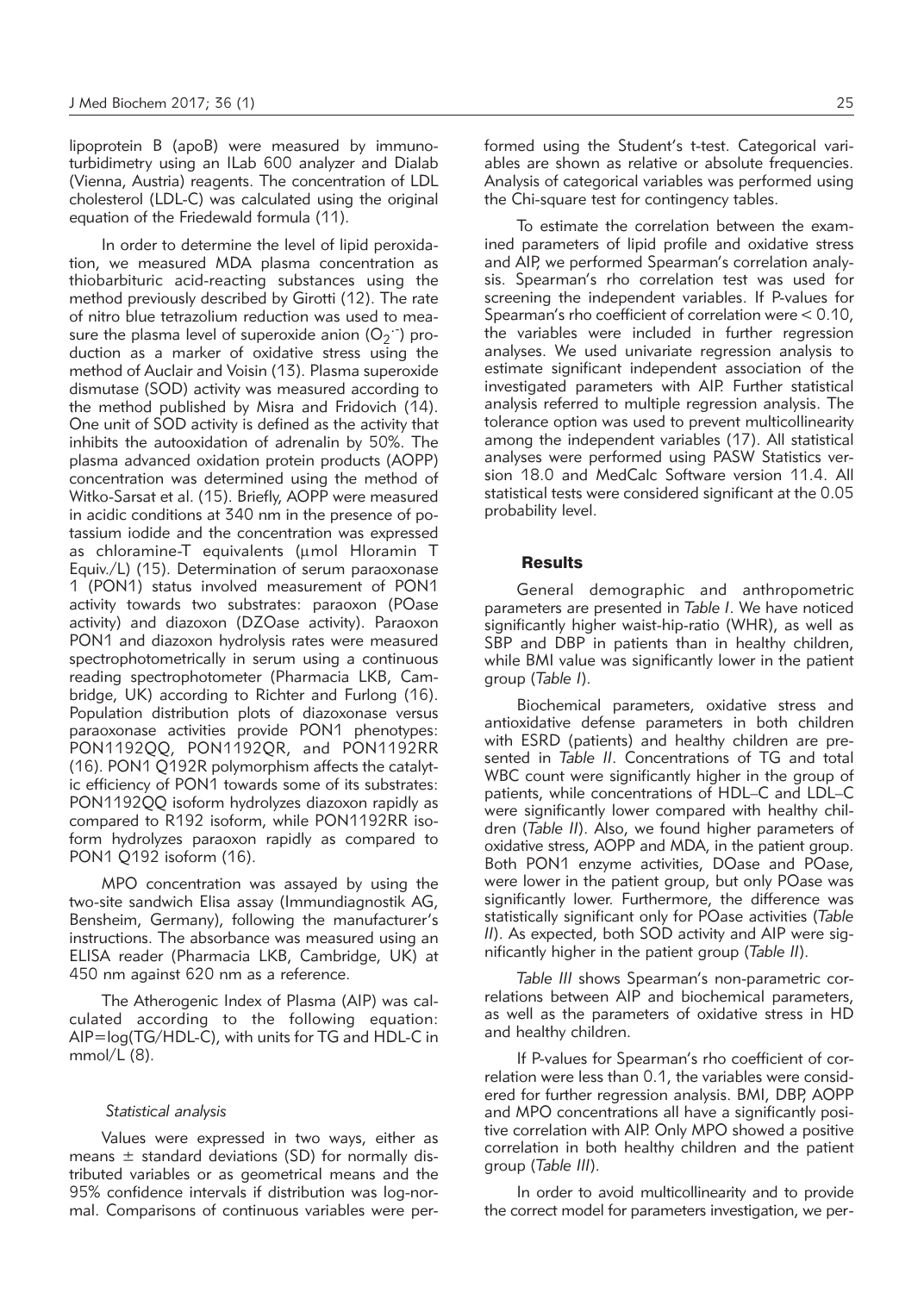| Parameter                    | Controls<br>$(n=35)$ | Patients<br>$(n=20)$ | P <sup>1</sup> |
|------------------------------|----------------------|----------------------|----------------|
| Gender (m/f)                 | 19/16                | 9/11                 | 0.702          |
| Age (years)                  | $12.2 \pm 2.51$      | $12.7 \pm 5.72$      | 0.659          |
| BMI $(kg/m2)$                | $18.8 + 5.33$        | $16.5 \pm 2.85$      | < 0.05         |
| <b>WHR</b>                   | $0.8 + 0.04$         | $0.9 + 0.06$         | < 0.001        |
| Duration of dialysis (years) |                      | $3.8 + 1.1$          | ۰              |
| SBP (mmHg)                   | $112.0 \pm 9.2$      | $127.2 \pm 22.3$     | < 0.001        |
| DBP (mmHg)                   | $71.3 \pm 7.4$       | $78.2 \pm 20.1$      | < 0.05         |

| Table I Demographic and anthropometric data in patients and control group. |  |  |  |
|----------------------------------------------------------------------------|--|--|--|
|                                                                            |  |  |  |

Data are expressed as mean  $\pm$  SD; \*- means and 95<sup>th</sup> confidence intervals derived from log-normal values<br><sup>1</sup> Continuous variables were compared using Student's t test and categorical variables by Chi-square test. BMI – Body Mass Index; WHR – Waist to Hip Ratio; SBP – Systolic Blood Pressure; DBP – Diastolic Blood Pressure

| Table II Clinical and laboratory parameters, OS/antioxidative defense parameters, PON1 activities and PON1 phenotypes dis- |  |  |
|----------------------------------------------------------------------------------------------------------------------------|--|--|
| tribution in the two study groups.                                                                                         |  |  |

| Parameter            | Controls<br>$(n=35)$ | Patients<br>$(n=20)$ | P <sup>1</sup> |
|----------------------|----------------------|----------------------|----------------|
| TC (mmol/L)          | $4.5 \pm 0.84$       | $4.2 \pm 1.18$       | 0.344          |
| LDL-C (mmol/L)       | $2.7 \pm 0.63$       | $2.2 \pm 0.65$       | < 0.05         |
| $HDL-C$ (mmol/L)     | $1.4 \pm 0.35$       | $1.2 \pm 0.52$       | < 0.05         |
| $TG^*$ (mmol/L)      | $0.7(0.602 - 0.801)$ | $1.7(1.381 - 2.177)$ | < 0.001        |
| AIP                  | $-0.3 \pm 0.188$     | $0.2 \pm 0.307$      | < 0.001        |
| Total protein (g/L)  | $69.8 + 4.06$        | $63.6 \pm 7.54$      | < 0.001        |
| WBC $(10^3/mm^3)$    | $6.8 + 1.63$         | $8.2 + 5.39$         | < 0.05         |
| $MPO$ ( $\mu$ g/L)   | $57.1 \pm 15.44$     | $66.6 \pm 6.31$      | 0.394          |
| $MDA$ ( $µmol/L$ )   | $1.2 \pm 0.39$       | $1.8 \pm 0.34$       | < 0.001        |
| $O_2$ (µmol/min/L)   | $164.5 \pm 69.52$    | $156.3 \pm 83.22$    | 0.701          |
| AOPP (µmol/L)        | $12.4 \pm 3.84$      | $27.9 + 41.9$        | < 0.001        |
| SOD (kU/L)           | $104.9 \pm 28.6$     | $128.1 \pm 35.61$    | < 0.05         |
| SH-groups (g/L)      | $0.5 + 0.05$         | $0.5 + 0.13$         | 0.827          |
| POase (U/L)          | $435.2 \pm 91.91$    | $232.2 \pm 86.53$    | < 0.05         |
| DZOase (U/L)         | 10581±4081           | $9354.9 \pm 2337.5$  | 0.372          |
| PON 1 phenotype, (%) |                      |                      | 0.936          |
| QQ                   | 59%                  | 57%                  |                |
| QR                   | 26%                  | 28%                  |                |
| <b>RR</b>            | 15%                  | 15%                  |                |

Data are expressed as mean  $\pm$  SD;  $*$ - means and 95<sup>th</sup> confidence intervals derived from log-normal values <sup>1</sup>Continuous variable were compared using Student's t test and categorical variables by Chi-square test.

TC – Total Cholesterol; LDL – Low Density Lipoprotein; HDL – High Density Lipoprotein; TG – Triglycerides; AIP – Atherogenic Index of Plasma; WBC – White Blood Cell; MPO – Myeloperoxidase; AOPP – Advanced Oxidation Protein Products; SOD – Superoxide Dismutase; SH-groups – Sulfhydryl groups; POase – Paraoxonase activity; DZOase – Diazoxonase activity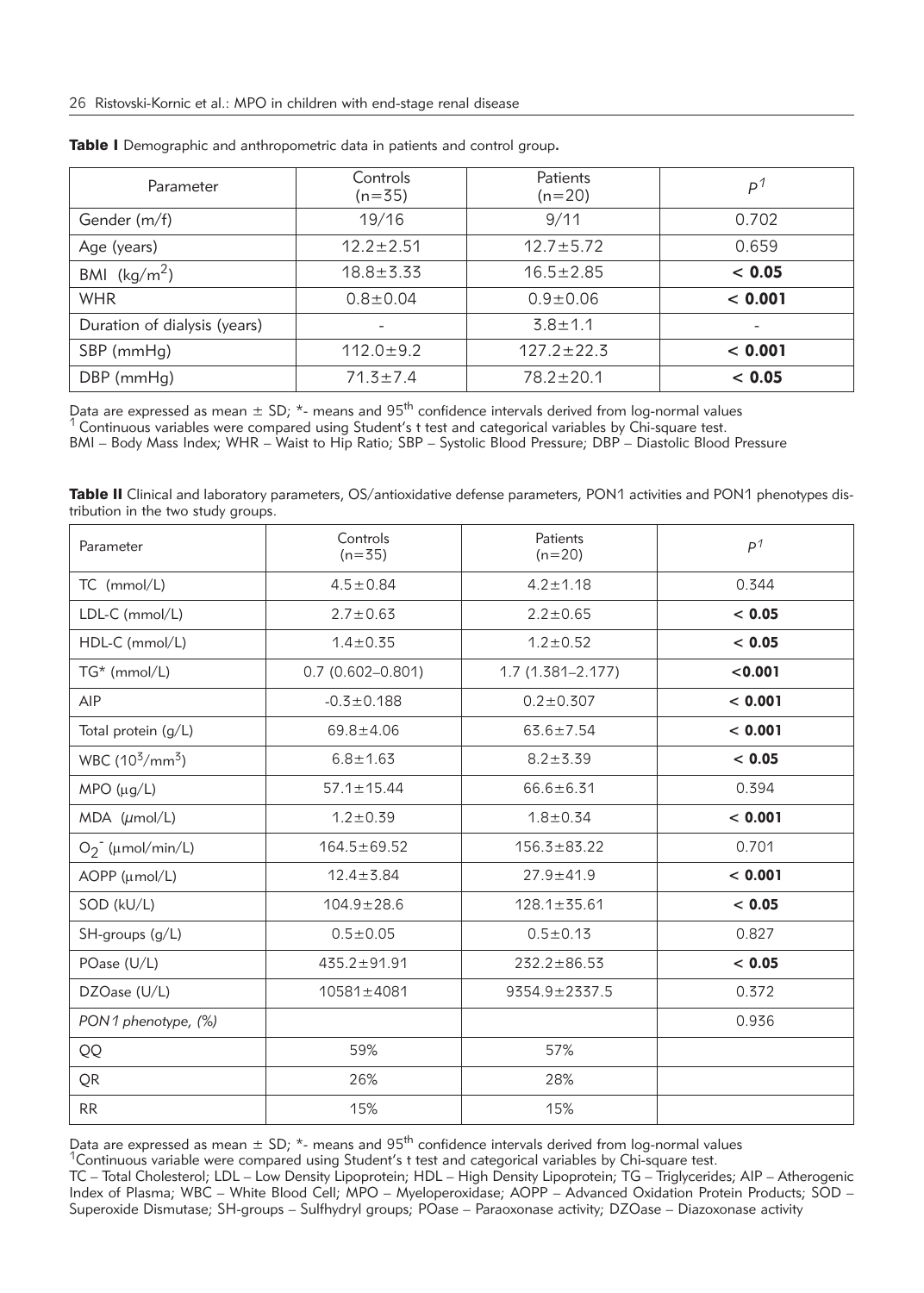| Parameter               | Controls |        | Patients |                      |
|-------------------------|----------|--------|----------|----------------------|
|                         | $\rho$   | p      | $\rho$   | p                    |
| BMI ( $\text{kg/m}^2$ ) | $-0.09$  | 0.607  | 0.467    | < 0.05#              |
| <b>WHR</b>              | 0.240    | 0.164  | $-0.182$ | 0.470                |
| SBP (mmHg)              | $-0.328$ | 0.082  | 0.422    | 0.064#               |
| DBP (mmHg)              | $-0.169$ | 0.309  | 0.540    | $0.05$ <sup>#</sup>  |
| Glucose (mmol/L)        | 0.023    | 0.895  | 0.122    | 0.609                |
| TC (mmol/L)             | 0.076    | 0.666  | 0.160    | 0.499                |
| LDL-C (mmol/L)          | 0.142    | 0.417  | 0.007    | 0.977                |
| $MPO$ ( $\mu$ g/L)      | 0.360    | < 0.05 | 0.595    | $0.001^{#}$          |
| MDA (µmol/L)            | 0.197    | 0.287  | 0.394    | 0.096#               |
| $O_2^-$ (µmol/min/L)    | $-0.307$ | 0.102  | 0.433    | $0.064$ <sup>#</sup> |
| AOPP (µmol/L)           | $-0.397$ | 0.057  | 0.744    | $0.001^{#}$          |
| SOD (kU/L)              | $-0.085$ | 0.634  | $-0.019$ | 0.937                |
| SH-groups (g/L)         | $-0.391$ | 0.385  | $-0.307$ | 0.265                |
| POase (U/L)             | $-0.179$ | 0.320  | $-0.067$ | 0.853                |
| DZOase (U/L)            | 0.126    | 0.486  | 0.515    | $0.128^{#}$          |

Table III Spearman's non-parametric correlations between AIP and biochemical and oxidative status parameters for the two study groups.

 $*$ Variables with p<0.10 were entered in multiple logistic regression analysis

BMI – Body Mass Index; WHR – Waist to Hip Ratio; TC – Total Cholesterol; LDL – Low Density Lipoprotein; HDL – High Density Lipoprotein; TG – Triglycerides; AIP – Atherogenic Index of Plasma; SBP – Systolic Blood Pressure; DBB – Diastolic Blood Pressure; WBC – White Blood Cell; MPO – Myeloperoxidase; AOPP – Advanced Oxidation Protein Products; SOD – Superoxide Dismutase; SH-groups – Sulfhydryl groups; POase – Paraoxonase activity; DZOase – Diazoxonase activity

Table IV Linear regression analysis for the association of investigated parameters with the Atherogenic Index of Plasma (AIP) in patients (univariate analyses).

|                      | ß     | $SE(\beta)$ | P       | $R^2$ | adjusted $R^2$ |
|----------------------|-------|-------------|---------|-------|----------------|
| $MPO$ ( $\mu$ g/L)   | 0.515 | 0.001       | < 0.05  | 0.266 | 0.225          |
| MDA (µmol/L)         | 0.407 | 0.198       | 0.084   | 0.165 | 0.116          |
| $O_2^-$ (µmol/min/L) | 0.469 | 0.001       | 0.043   | 0.220 | 0.174          |
| AOPP (µmol/L)        | 0.691 | 0.003       | < 0.001 | 0.478 | 0.447          |

Table V Multiple regression analysis for the association of investigated parameters with the Atherogenic Index of Plasma (AIP) in patients.

| <b>AIP</b><br>$R^2 = 0.532$<br>adjusted $R^2 = 0.365$ |                       |       |        |  |  |
|-------------------------------------------------------|-----------------------|-------|--------|--|--|
|                                                       | P<br>$SE(\beta)$<br>β |       |        |  |  |
| BMI ( $\text{kg/m}^2$ )                               | 0.243                 | 0.025 | 0.320  |  |  |
| Dialysis duration (months)                            | 0.089                 | 0.002 | 0.702  |  |  |
| SBP (mmHg)                                            | 0.087                 | 0.004 | 0.781  |  |  |
| DBP (mmHg)                                            | $-0.264$              | 0.005 | 0.425  |  |  |
| $MPO$ ( $\mu$ g/L)                                    | 0.503                 | 0.001 | < 0.05 |  |  |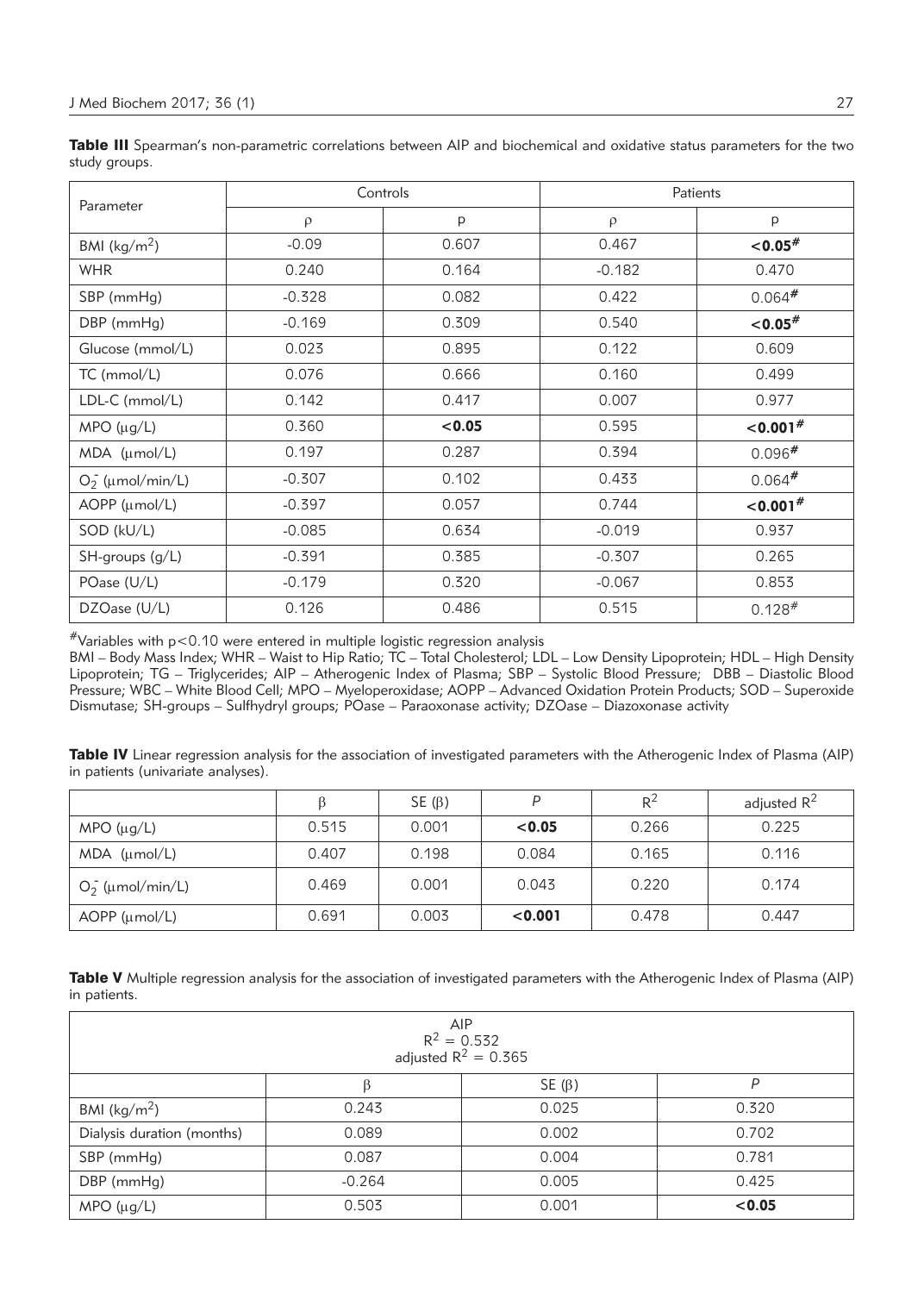| <b>AIP</b><br>$R^2 = 0.679$<br>adjusted $R^2 = 0.555$ |          |       |       |  |  |
|-------------------------------------------------------|----------|-------|-------|--|--|
| Ρ<br>$SE(\beta)$<br>ß                                 |          |       |       |  |  |
| BMI ( $\text{kg/m}^2$ )                               | 0.266    | 0.021 | 0.582 |  |  |
| Dialysis duration (months)                            | $-0.121$ | 0.002 | 0.567 |  |  |
| SBP (mmHg)                                            | 0.038    | 0.004 | 0.888 |  |  |
| DBP (mmHg)                                            | $-0.266$ | 0.004 | 0.354 |  |  |
| AOPP (µmol/L)                                         | 0.658    | 0.003 | 0.002 |  |  |

Table VI Multiple regression analysis for the association of investigated parameters with the Atherogenic Index of Plasma (AIP) in patients.

formed a univariate regression analysis in the patient group (*Table IV*). MPO and AOPP concentrations showed independent association with AIP (*Table IV*).

In order to further investigate the independent influence of MPO and AOPP on AIP, we performed a multiple regression analysis. We made two models, one for MPO investigation and another for AOPP (*Table V, Table VI*). In accordance with the results of Spearman's correlation analysis, we included BMI, duration of dialysis, SBP, DBP in both models (*Table IV, Table VI*).

The obtained results confirmed our prediction. MPO and AOPP concentrations were independently associated with increased AIP (*Table V, Table VI*). In fact, 36.5% of the AIP increase in patients could be explained by MPO and even 55.5% of AIP changes could be explained by the increase in AOPP concentrations in the patients.

# **Discussion**

It is well known that pediatric renal diseases are associated with a significant rise in CVD risk (3). Prevention of atherosclerosis and CVD in the pediatric population is of particular importance because children with chronic kidney disease are an extremely vulnerable group. Therefore, the discovery of a new reliable marker for early detection of the origin and development of CVD risk in ESRD patients is of great medical importance.

Dyslipidemia, including increased LDL-C, TG and decreased HDL-C and ApoAI levels, in ESRD is the most important risk factor for atherosclerosis (18, 19). Expectedly, elements of dyslipidemia were also present in our patient group (*Table II*). Generally, dyslipidemia develops as a consequence of unbalanced energy metabolism and adiposity. We have shown differences in the markers of adiposity between our exam inees. BMI was significantly reduced, while WHR was increased in the group of patients (*Table I*).

In people with established renal disease, there is controversy regarding the parameter which would most accurately reflect adiposity. Evaluation of BMI in CKD has yielded conflicting results (20, 21). Children with kidney diseases may have lower BMI due to reduction of the muscle mass which is associated with greater cardiovascular risk. According to INTERHEART study, WHR has stronger predictive power for cardiovascular events than BMI (20). Accordingly, it has been shown that in children on HD, normal or low BMI and elevated WHR may indicate a greater risk of cardiovascular disease development (22), and such findings are consistent with our results (*Table I*). BMI in our patients was even lower than in control group, but elevated WHR pointed toward increased CVD risk.

Beside traditional risk factors such as hypertension and dyslipidemia, OS may play an important role in the pathogenesis of CVD (3). Hemodialysis represents a therapeutic procedure in patients with renal impairment, but it is believed that dialysis leads to chronic inflammation caused by the activation of phagocytes. Hemobioincompatibility depends on the nature of the dialysis membrane, as well as of the possible endotoxin contamination of dialysate. Activated neutrophils and monocytes lead to the formation of reactive intermediates which contribute to the oxidative unbalance and develop oxidative stress in which myeloperoxidase plays an important role (23).

Therefore, it has been proposed that HD can be considered a human model of OS. Our results fit in such a hypothesis, since our HD patients exhibited significantly higher OS, as reflected by elevated MDA and AOPP levels. Witko-Sarsat et al. (15) investigated a link between MPO and monocyte activation in patients with chronic renal failure. They came to the conclusion that the AOPP are capable of releasing inflammatory mediators and thus represent a new class of inflammatory mediators and markers of oxidative stress (15).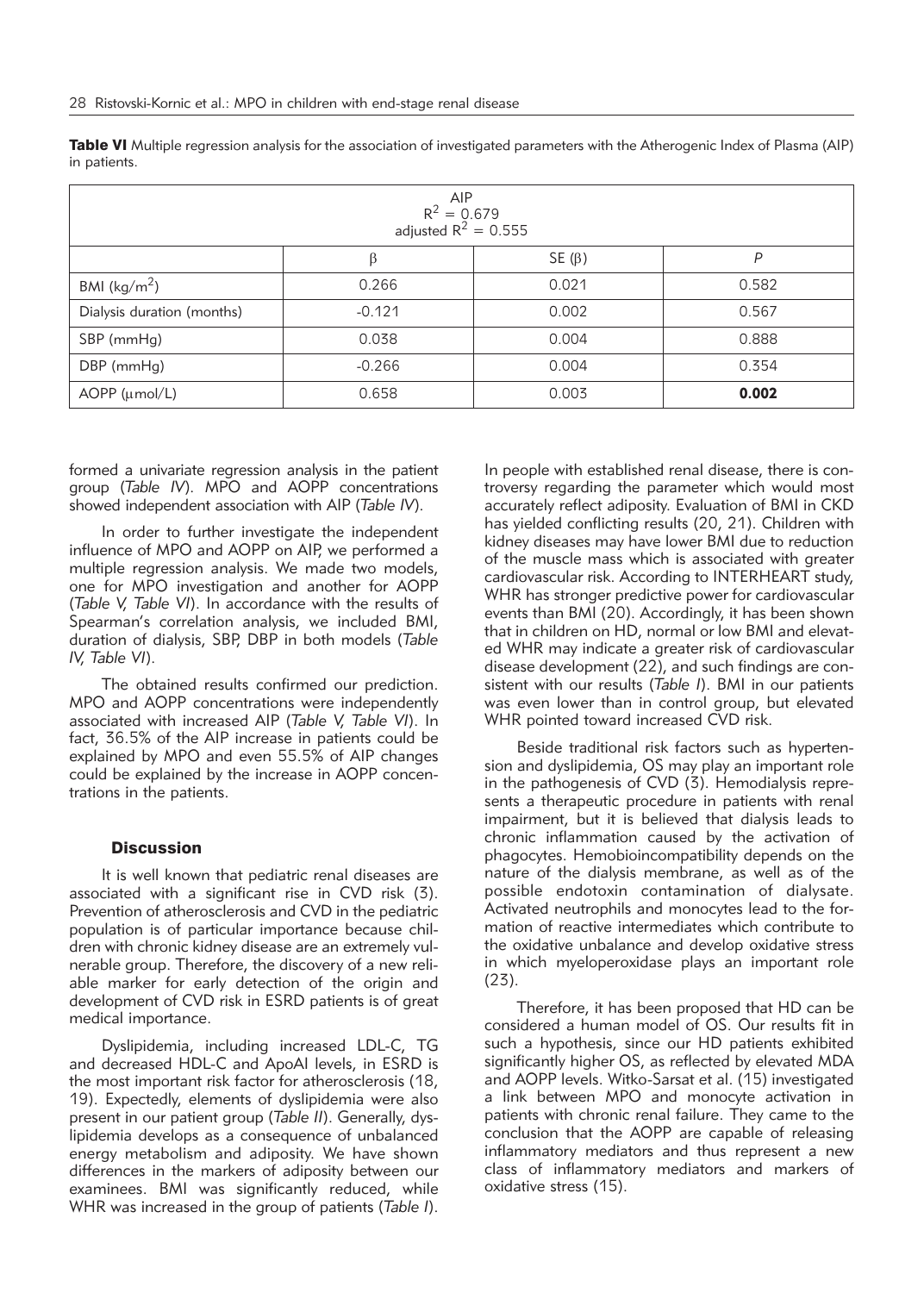Conditions that are accompanied by OS and inflammation are usually associated with reduced activity of paraoxonase (PON1). PON1 is an antioxidant enzyme located on the HDL particle (24). In addition to its antioxidant role, PON1 shows antiatherogenic properties by preventing the formation of foam cells, through reducing the influx of cholesterol and oxidized lipids and inhibiting macrophage cholesterol synthesis (25). PON1 activity is reduced in patients with renal diseases. Although some studies showed the benefits of HD via increasing the antiinflammatory activity of HDL, other researches showed no differences in PON1 related to HD. Furthermore, several studies even demonstrated reduction in PON1 activity in patients on HD (24, 26). Our results showed lower PON1 activity in children on HD as compared with controls (*Table II*). Lower POase activity of PON1 in nephrology patients could arise as a result of partial inactivation of the enzyme due to increased oxidative stress, which was evident among the patients in our study (*Table II*).

Surprisingly, we found no differences in MPO concentrations between children on HD and their healthy counterparts (*Table II*). So far, little data has been reported on the changes of MPO levels in children on HD. Lack of significant differences between the healthy and HD groups in our study could be a consequence of the relatively small sample size, but also of the younger age of our examinees and lower intensity of inflammation, as demonstrated by the total WCB count (*Table II*).

Next, we examined associations of changes in lipid profile and oxidative stress in children on HD treatment with AIP. Previously, AIP was proposed as a new possible marker that can be used for detection of early atherosclerosis. In recent years, this parameter has started to gain importance as an indicator of atherosclerosis (27, 28). It has been suggested that AIP is less susceptible to variations in disease activity during longer periods of time. This makes it more attractive for use in cardiovascular risk prediction than lipid concentrations *per se*, especially in children with ESRD (8). Elevated AIP is connected with higher percent of remnant lipoproteins and small, dense LDL (sdLDL) particles (29, 30). The impaired HDL composition, increased serum levels of remnant lipoproteins, reduced levels of very low density and intermediate density lipoproteins, and increased sdLDL are the features of an atherogenic lipid profile in children with ESRD (30). When compared to larger LDL subclasses, sdLDL particles are easily taken up by arterial tissue and are much more prone to oxidation which altogether can lead to accelerated plaque formation. Therefore, elevated AIP might reflect the presence of remnant lipoproteins and sdLDL levels (30). Also, in our research, AIP was in significant positive correlation with MPO in both controls and patient group (*Table III*), reflecting the cooperative effects of dyslipidemia, OS, and inflammation in the onset and pro-

gression of atherosclerosis. Previous studies have demonstrated that HD treatment increases the production of MPO from azurophilic granules. Also, it has been shown that MPO prolongs the life span of neutrophils by suppressing the constitutive cell death program. In this way, MPO may extend inflammation (31, 32). Additionally, the revealed independent associations between MPO and AIP in our study (*Table V*) raised a possibility of more profound involvement of MPO in the metabolic alterations of lipoprotein distribution.

AIP is a simple and practical ratio which can be easily estimated and used to further stratify atherogenic risk in subjects who may have an apparently normal lipid profile according to other parameters. Having in mind the simplicity of determining AIP, we further tried to identify the pattern and predictors of an abnormal AIP in children on HD. According to our results, the AIP correlated with BMI, DBP, AOPP, and MPO (*Table III*). Stepwise multiple linear regression analysis was carried out to determine the significant predictors of AIP. We found that MPO and AOPP are independently associated with AIP (*Table IV*, *Table V*, respectively). On the basis of the foregoing facts, we hypothesize that AIP should be routinely analyzed from the beginning of HD treatment because it can indirectly reflect the degree of oxidative stress caused by the release of MPO and the resulting increase in AOPP. Our results have shown that the AIP level is not dependent on the duration of HD; however, it is strongly influenced by the oxidative enzyme MPO and its products.

In conclusion, our results demonstrated elevated OS, inflammation, and patterns of dyslipidemia in children with ESRD, indicating elevated CVD risk in this group. AIP was independently associated with MPO and AOPP, suggesting firm connections between lipid disorders, inflammation, and OS in this category of patients. Also, AIP emerged not only as a hallmark of dyslipidemia, but also as a quickly accessible marker of the interplay between several pathophysiological processes involved in the elevation of CVD risk in children with ESRD. Future cohort studies are needed to evaluate our present findings.

# Acknowledgments

We appreciate the financial support from the Ministry of Science and Technological Development, Republic of Serbia (project number 175035).

### Conflict of interest statement

The authors declare that there are no conflicts of interest.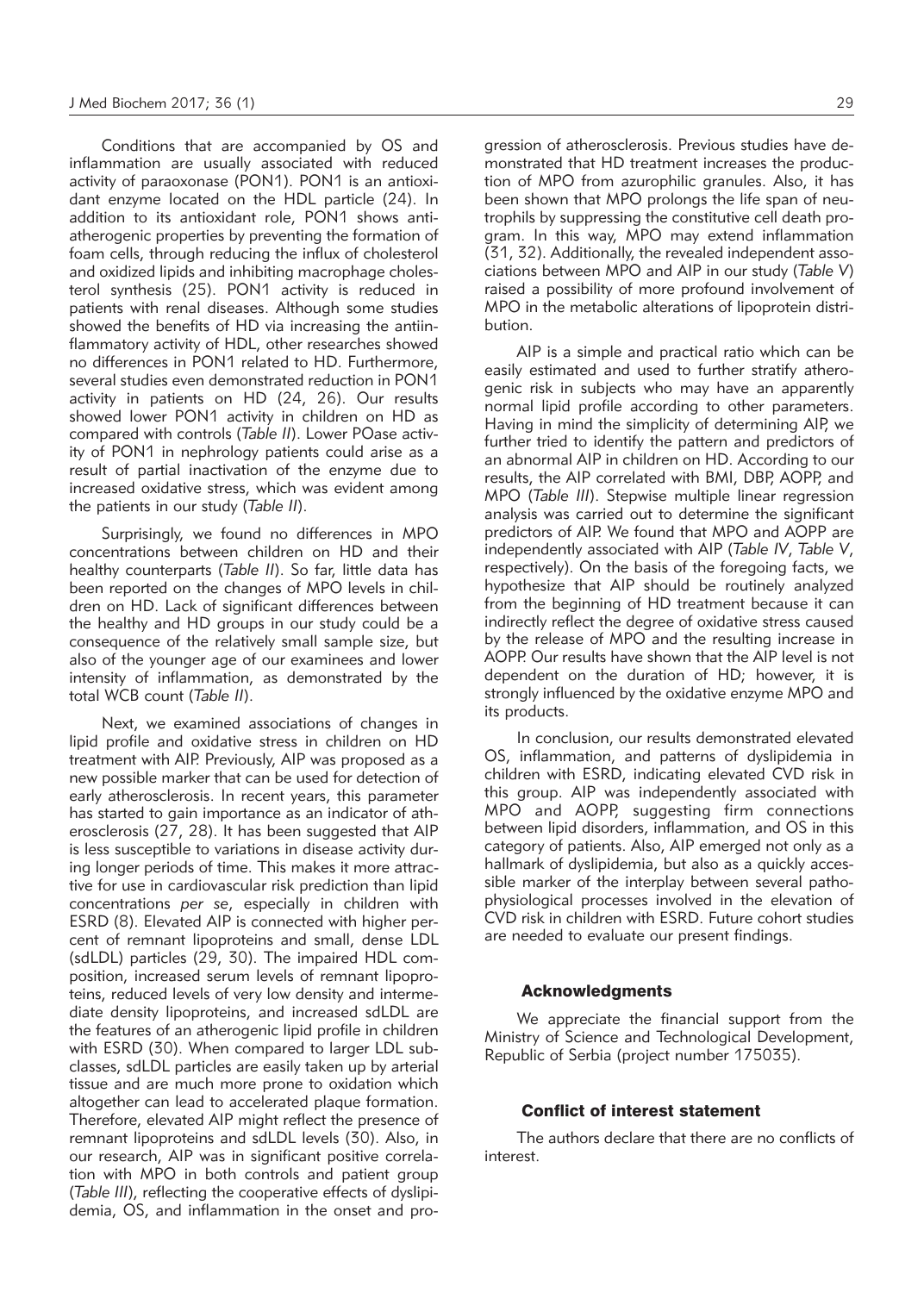#### **References**

- 1. Baigent C, Landray M. Which cardiovascular risk factors matter in chronic kidney disease? Nephro l Dial Transplant 2007; 22: 9–11.
- 2. Klisic A, Kavaric N, Soldatovic I, Bjelakovic B, Kotur-Stevuljevic J. Relationship between cardiovascular risk score and traditional and nontraditional cardiometabolic parameters in obese adolescent girls. J Med Biochem 2016; 35: 82–92.
- 3. Ece A, Gürkan F, Kervancıoğlu M, Kocamaz H, Güne A, Atamer Y, Selek S. Oxidative stress, inflammation and early cardiovascular damage in children with chronic renal failure. Pediatr Nephrol 2006; 21: 545–52.
- 4. Nagane NS, Ganu JV, Jagtap PE. Study of oxidative stress in pre- and post-hemodialysis in chronic renal failure patients. Biomed Res-India 2013; 24: 498–502.
- 5. Borawski J. Myeloperoxidase as a marker of hemodialysis biocompatibility and oxidative stress: the underestimated modifying effects of heparin. J Kidney Dis 2005; 47: 37–41.
- 6. Cavusogly E, Ruwende C, Eng C, Chopra V, Yana madala S, Clark LT, Pinsky DJ, Marmur JD. Usefulness of baseline plasma myeloperoxidase levels as an independent predictor of myocardial infarction at two years in patients presenting with acute coronary syndrome. Am J Cardiol 2007; 99: 1364–8.
- 7. Erdur M, Tonbul H, Ozbiner H, Ozcicek F, Akbas E, Ozbek O, Hamur H, Turkmen K. The relationship between atherogenic index of plasma and epicardial adipose tissue in hemodialysis and peritoneal dialysis patients. Ren Fail 2013; 1–6.
- 8. Yilkdiz G, Duman A, Aydin H, Yilmaz A, Kur E, Magden K, Cetin G, Candan F. Evaluation of association between atherogenic index of plasma and intimamedia thickness of the carotid artery for subclinic atherosclerosis in patients on maintenance hemodialysis. Hemodial Int 2013; 17: 397–405.
- 9. Hacıkara K, Bozabalı S, Mir S. Is daytime systolic load an important risk factor for target organ damage in pediatric hypertension? J Clin Hypertens 2015; 17 (10): 760–6.
- 10. Clauss A. Gerinnungsphysiologische Schnellmethode zur Bestimmung des Fibrinogens. Acta Haemat 1957; 17: 237.
- 11. Friewald WT, Levy RI, Frederickson DS. Estimation of the concentration of low density lipoprotein cholesterol in plasma, without of preparative ultracentrifuge. Clin Chem 1972; 18: 499–502.
- 12. Girotti MJ, Khan N, McLellan BA. Early measurement of systemic lipid peroxidation products in plasma of major blunt trauma patients. J Trauma 1991; 31: 32–5.
- 13. Auclair C, Voisin E. Nitroblue tetrazolium reduction. CRC Handbook of methods for oxygen radical research 1985; 123–32.
- 14. Misra HP, Fridovich I. The role of superoxide anion in the autooxidation of epinephrine and a simple assay for superoxide dismutase. J Biol Chem 1972; 247: 3170–5.
- 15. Witko-Sarsat V, Friedlander M, Capeille're-Blandin C. Advanced oxidation protein products as a novel marker of oxidative stress in uremia. Kidney Int 1996; 49: 1304.
- 16. Richter R, Furlong CE. Determination of paraoxonase (PON1) status requires more than genotyping. Pharmacogenetics 1999; 9: 745-53.
- 17. SYSTAT for Windows. Statistics, Version 5 Edition. Systat Inc., Evanston, IL 1992; 210–379.
- 18. Baigent C, Landray M. Which cardiovascular risk factors matter in chronic kidney disease? Nephrol Dial Transplant 2007; 22: 9–11.
- 19. Wu C, Chen J, Wu W, Liao T, Chu P, Lin S, Chuang C, Lin Y. Myeloperoxidase serves as a marker of oxidative stress during single haemodialysis session using two different biocompatible dialysis membranes. Nephrol Dial Transplant 2005; 20: 1134–9.
- 20. Janssen I, Katzmarzyk PT, Ross R. Body mass index, waist circumference and health risk: evidence in support of current National Institutes of Health guidelines. Arch Intern Med 2002; 162: 2074–9.
- 21. Zoccali C. The obesity epidemics in ESRD from wasting to waist? Nephrol Dial Transplant 2009; 24: 376–80.
- 22. Burton J, et al. Association of anthropometric obesity measures with chronic kidney disease risk in a non diabetic patient population. Nephrol Dial Transplant 2011;  $0: 1 - 7$ .
- 23. Kisic B, Miric D, Dragojevic I, Rasic R, Popovic Lj. Role of Myeloperoxidase in Patients with Chronic Kidney Disease. Oxid Med Cell Longev 2016: 1069743.
- 24. Prakash M, Phani N, Kavva R, Supriva M. Paraoxonase: Its anti-atherogenic role in chronic renal failure. Indian J Nephrol 2010; 20: 9–14.
- 25. Lau D, Baldus S. Myeloperoxidase and its contributory role in inflammatory vascular disease. Pharmacol Ther 2006; 111: 16–26.
- 26. Dirican M, Akca R, Sarandol E, Dilek K. Serum paraoxonase activity in uremic predialysis and hemodialysis patients. J Nephrol 2004; 17: 813–8.
- 27. Sonmez A, et al. The role of plasma triglyceride/highdensity lipoprotein cholesterol to predict cardiovascular outcomes in chronic kidney disease. Lipids in health and disease 2015; 14: 29.
- 28. Karbasy K, Ariadne P, Gaglione S, Nieuwesteeg M, Adeli K. Advances in Pediatric Reference Intervals for Biochemical Markers: Establishment of the CALIPER Database in Healthy Children and Adolescents. J Med Biochem 2015; 34: 23–30.
- 29. Dvorakova Hm, Szitanyi P, Dvorak P, Janda J, Seeman T, Zieg J, Lanska V, Kotaska K, Pitha J. Determinants of premature atherosclerosis in children with end-stage renal disease. Physiol Res 2012; 61: 53–61.
- 30. Zeljkovic A, Vekic J, Spasojevic-Kalimanovska V, Jelic-Ivanovic Z, Peco-Antic A, Kostic M, Vasic D, Spasic S. Characteristics of low-density and high-density lipopro-